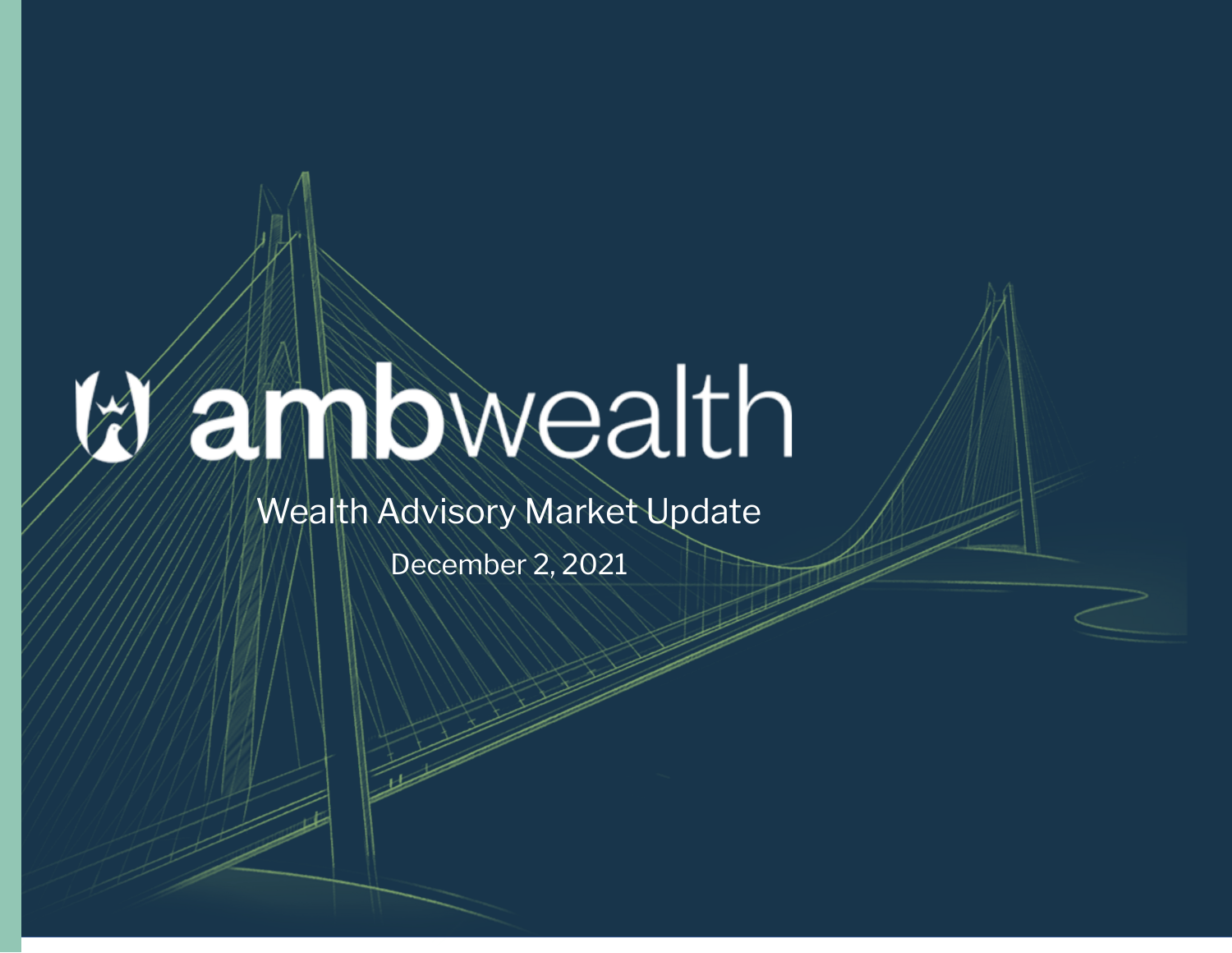## *V* ambwealth

## **Market Update**

Volatility is the key word to describe the markets this past week. We saw both the equity and fixed income markets react to two separate events, the news surrounding the omicron variant of the coronavirus and the comments of Federal Reserve Chairman Jerome Powell. We'll address each in turn. First, the omicron variant was detected in South Africa last week and has since spread to more than two dozen other countries. Over the last two years, other variants also mutated from the original virus, but this one is different in a couple of ways. Based on the data gathered so far, omicron has more mutations of the spike protein which may lead to a higher chance of it evading current vaccines and possibly reinfecting those that have already had Covid-19. The scientific community is still in the data collecting stage and currently does not have a clear answer if this is the case or not. Markets do not like uncertainty which is all we have at the moment. Because of this, we have seen the re-opening stocks take a beating to the downside, led by airlines, financials, hospitality and leisure companies. We have also seen a rally in yields in the US as investors began to trade into more safe haven assets.

Since we are still in the infancy of the understanding of this new variant it is impossible for us to make a call on whether or not this will continue to impact markets. As data continues to come out, we will be following it very closely. There are multiple scenarios of how this could affect markets over the longer term. Downside in equity markets could be seen if:

- The virus is able to evade current antibodies and spread more rapidly through the global population
- The virus is more severe than variants that preceded it
- Transmissibility is higher than previous variants

If we see these scenarios come into play, global leaders may begin to restrict travel even more and institute lockdowns once again. If this happens another recession for the Global economy is a real possibility. Supply chain disruption could get even worse. This will lead to more strain on prices which in turn could drive inflation up even more. A combination of these events could lead to 70's-style Stagflation. Stagflation is defined as higher inflation with slower economic growth which, as you can imagine, is not a good mix. On the flip side, equity markets may not be affected at all if:

- The virus is less severe than previous variants as the data collected so far seems to indicate
- This variant does not become the dominant strain and overtake the Alpha and Delta variants
- The effectiveness of vaccines and natural immunity of previously-infected people remains high.

In these instances, we should see an ongoing recovery in economic growth across the globe as the current supply chain disruptions get resolved. We should also see an increase in consumer confidence as inflation begins to subside.

A second reason for the recent uptick in volatility, which we believe is the real cause of the current risk off sentiment, is because of the comments made by Federal Reserve Chairman Jerome Powell at Tuesday's senate testimony. He stated that it was time to retire the word transitory regarding inflation. This was not a revelation to us, as we have maintained our opinion that inflation will be stickier than what the Fed is currently predicting. Powell also stated that the threat of persistently higher inflation has grown and the Federal Reserve would likely begin the tapering of QE purchases a few months sooner. If this happens, it may also move up the timeline for a new rate hike cycle. These comments rocked the markets, moving yields on the front end of the curve up dramatically, while also flattening the curve even further. This flattening suggests the bond market is pricing in a policy error.

In our view, the fixed income markets usually represent the smartest thinking in the room. Meaning the shape of the U.S. Treasury curve is usually a very good indicator of what to expect from economic growth going forward. When the long end of the yield curve moves down as the short end moves higher, this is the market pricing in a faster pace of rate hikes which could lead to slower economic growth in the future. The market is pricing it this way because participants believe it will be a policy